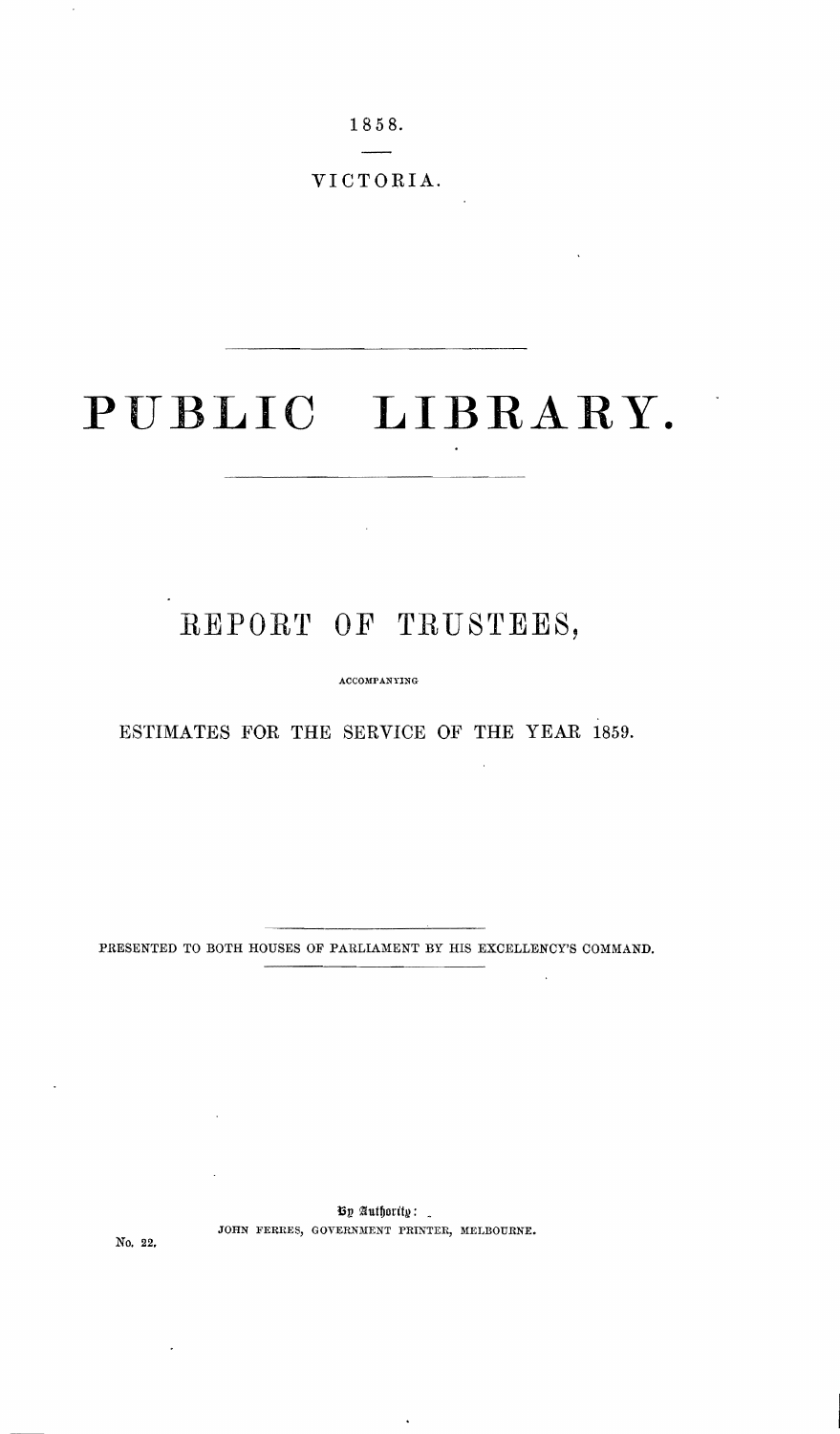$\label{eq:2.1} \frac{1}{\sqrt{2\pi}}\int_{0}^{\pi} \frac{dx}{\sqrt{2\pi}}\,dx\leq \frac{1}{\sqrt{2\pi}}\int_{0}^{\pi}\frac{dx}{\sqrt{2\pi}}\,dx$ 

 $\label{eq:2.1} \frac{1}{\sqrt{2}}\sum_{i=1}^n\frac{1}{\sqrt{2}}\sum_{i=1}^n\frac{1}{\sqrt{2}}\sum_{i=1}^n\frac{1}{\sqrt{2}}\sum_{i=1}^n\frac{1}{\sqrt{2}}\sum_{i=1}^n\frac{1}{\sqrt{2}}\sum_{i=1}^n\frac{1}{\sqrt{2}}\sum_{i=1}^n\frac{1}{\sqrt{2}}\sum_{i=1}^n\frac{1}{\sqrt{2}}\sum_{i=1}^n\frac{1}{\sqrt{2}}\sum_{i=1}^n\frac{1}{\sqrt{2}}\sum_{i=1}^n\frac$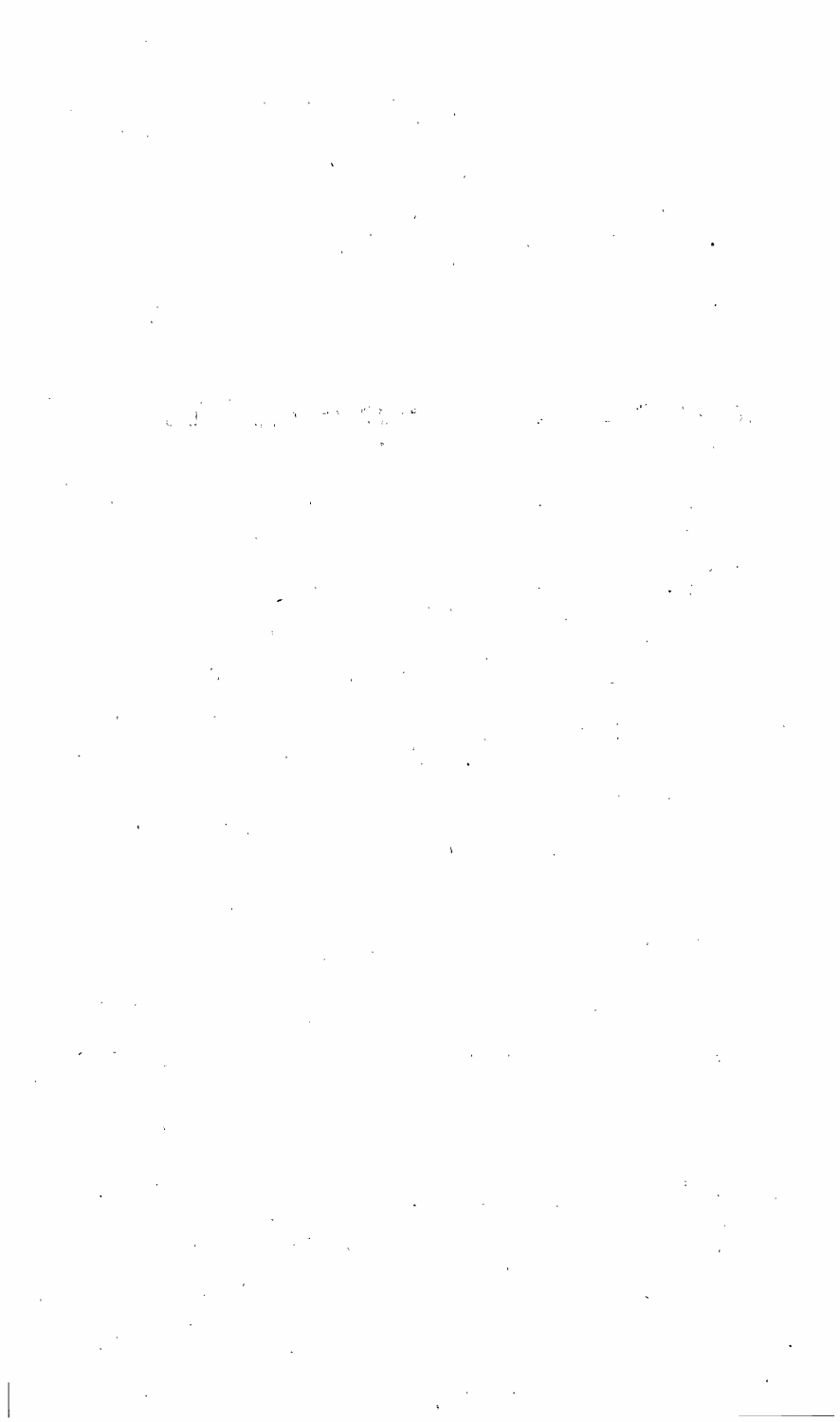# REPORT.

## Public Library, November 1st, 1858.·

In compliance with the request contained in your letter of July 5th, the Trustees of the Melbourne Public Library have the honor to submit the proposed estimates for 1859.

It may be desirable that you should be informed of the progress and present state of the Institution, in order that you may satisfy yourself that the sums suggested do not exceed those necessary for efficient 'management,' and for the protection of the valuable property in the custody of the Trustees. ' -

Moreover, that the liberality of Her Majesty's Government and of Parliament are legitimately invoked to assist in enlarging the building, expanding the objects of the Institution, and diffusing its benefits amongst those portions of the community now unable to partake of them, being beyond the limits of its immediate influence.

The Library was opened by His Excellency Major-General Macarthur, Acting Governor, on Monday, the L1th of February, 1856.

As the establishment of the Institution was an experiment, the success or failure of which would depend on the principles on which it was conducted, the Trustees resolved to adopt rules which would impart its benefits to the largest number of persons.

All needless and arbitrary restrictions on free access to the building and the books, and the combination of minute checks, which in other libraries only operate as vexatious obstructions to the student without ensuring corresponding advantages or the expected security, were therefore removed.

Admission was granted to all classes of residents and strangers alike, without the necessity for any letter of introduction or authorisation. Each visitor, having written his name and address in a book, who complies with the few and .simple rules prescribed (for which see Appendix A.), has hitherto been at liberty to take from the shelves any volume he wants, and to pursue his studies as much at his ease as he might do in his private chamber.

By some it was feared that the privileges thus offered would not be appreciated, by others that they would be abused. The Trustees, however, rejoice to be able to say that the success of the course they adopted has been completely proved by the result.

The public have not been slow to estimate the advantages held out to them, and it has been found that the generous confidence reposed in the honor of the visitors has not been misplaced.

8m,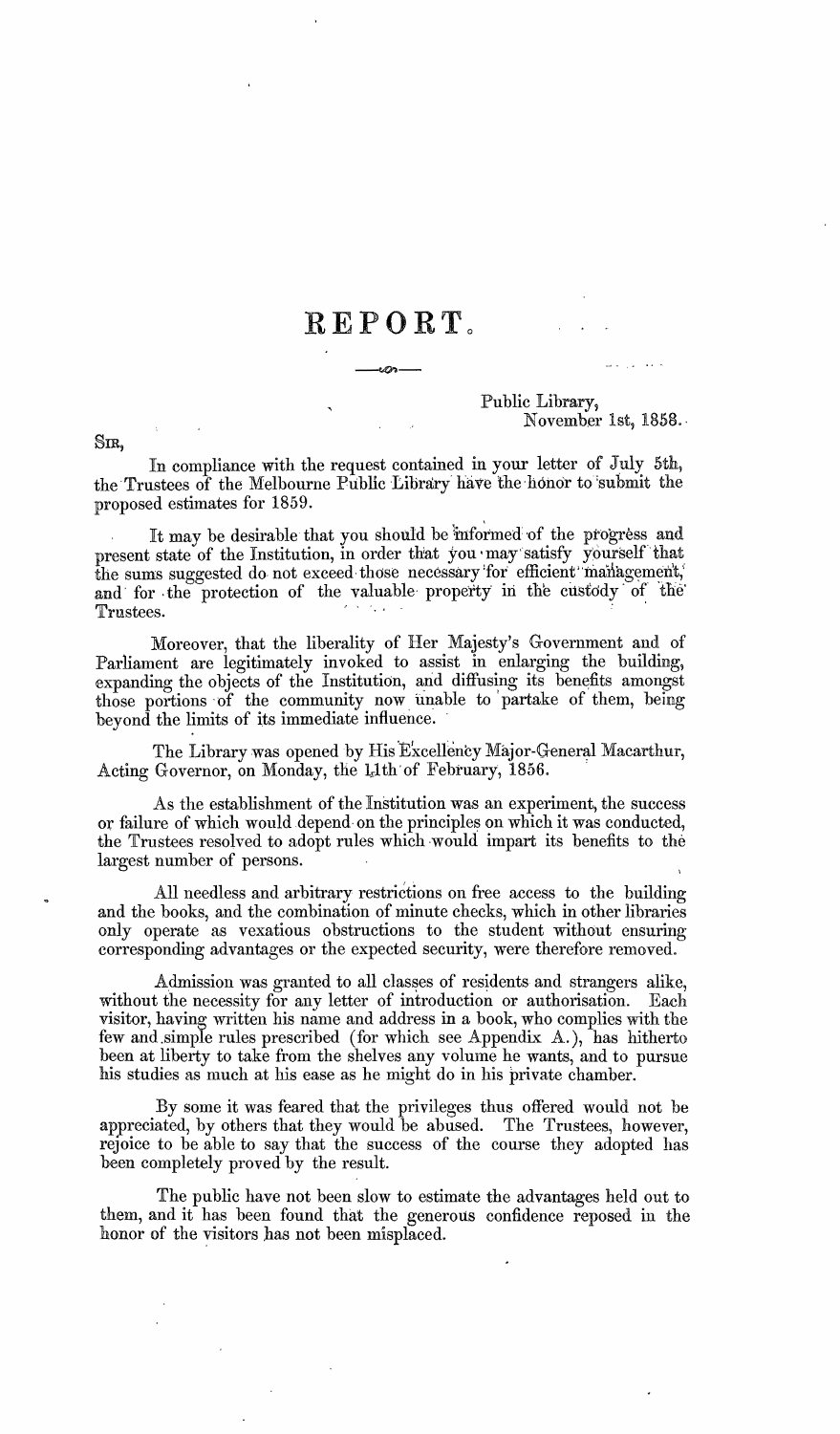At its opening the Library contained only 3,846 volumes. It was not until May 24th, 1856, when the arrangements for lighting the building with gas were completed, that the Trustees were able to admit readers in the evening.

The success of this measure has been so decided as to justify a further extension of the hours of admission, and it is conceived that the small increase of expenditure thereby incurred will be richly compensated by the increased advantages given to the public.

Hitherto perfect order has on all occasions prevailed; a readiness to conform to the regulations has been evinced. The books, now numbering 9,600, many of which are costly and rare, have not received any injury of which complaint may be reasonably made, and but a few instances of the irregular abstraction of volumes of small value have occurred. Of those so taken, some have been returned, others- recovered by the· officers aided by the police.

It may be incidentally observed that for the protection of the property due precautions have been taken.

Each book has stamped on the outside the device and motto of the Library in gold; inside, on the title page and elsewhere, the name of the Library in ink. There is also a private mark different in each volume, There is also a private mark different in each volume, unintelligible to those unacquainted with its purport; so that in case of theft, should the former means of detection be removed or obliterated, sufficientfor identification remains whatsoever changes in appearance the book may have undergone.

The Trustees announce this with the desire that it may be generally known, as a warning to any who may be so ill-disposed as to abstract anyof' the volumes, and as a caution to those who deal in second-hand books.

The tables subjoined (for which see Appendix B.) furnish returns of the numbers of visitors to the Library during two years and ten months; they also show the nunlbers attending the Library of the British Museum during five years.

From the former may be learned the remarkable ratio of increase. A comparison of both will exhibit in a favorable degree for this community,. the extent to which the inhabitants of Melbourne avail themselves of the means of rational enjoyment and mental improvement when placed within their reach.

The various salaries are set down at the same rate as for the present . year. An increase of one attendant only to the staff of the Librarian is proposed. The additional number of books received and expected to The additional number of books received and expected to arrive, the progressive increase of visitors, the intention to keep the Library open longer in- the evening, and the probability of readers being admitted to the new building early next year, justify the Trustees in asking for this assistance.

A sum of  $\pounds$ 11,000 would complete the wing now in progress. The importance of this addition is urgently pressed upon your attention on the following grounds :

It will supply-

1. Chambers for the Librarian, which formed part of the terms of the original.agreernent of the Trustees with him. He now receives a small equivalent in lieu of house rent. His presence on the premises becomes daily more indispensable.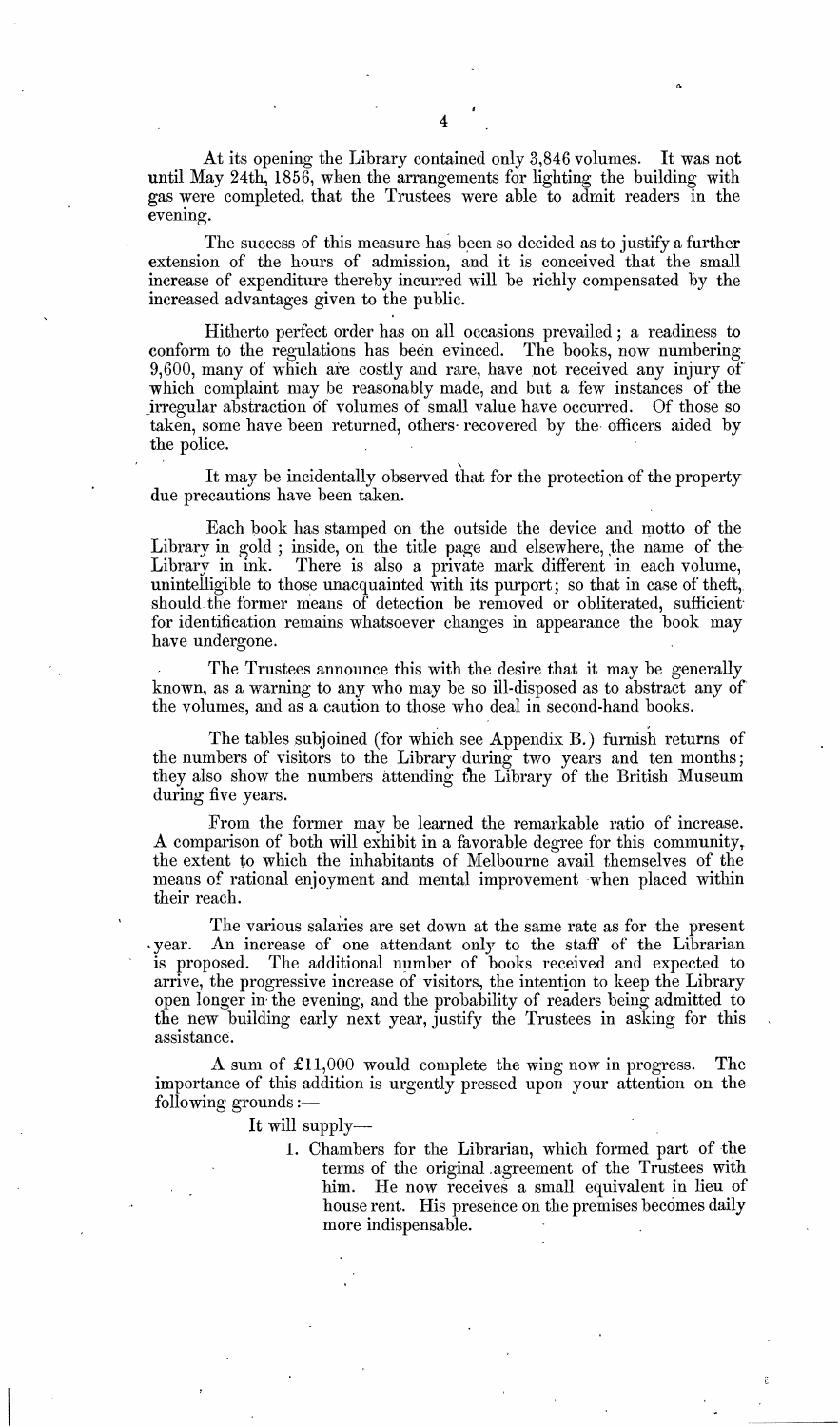- -2. A reading room for ladies. The want of such accommodation has been the subject of frequent complaints. At present they are virtually excluded except as casual visitors.
- 3. A hall for the exhibition of statues, casts, and works of art.

#### The sum of £5,000 is suggested for books.

The Trustees beg leave to impress upon you, that £3,000 voted by the Legislature in 1854, and  $\pounds3,000$  in 1855, unfortunately lapsed; but for these calamities the collection would now reach nearly 20,000 volumes. With regard to the proposal to devote  $£2,000$  to the purchase of Works of Art, the Trustees hope it will meet with approval.

The association of these with books which treat of such subjects, is an obvious and most desirable alliance. .

In cultivating the taste and maturing the judgment on these subjects, much is to be gained by the education of the eye.

Opportunities now exist for procuring, at a comparatively trifling expense, casts of the productions of the most renowned masters. It cannot be expected that the majority of the youth of this country, and of those who have made this land their home, will have opportunities of visiting the seats of these great works. Bringing together into one forum the best representations of such distinguished and rare productions of genius would afford a source of rational amusement, and at the same time contribute to the elevation of the public taste. But not with the object of furnishing means of amusement, or the indulgence of elegant recreation alone, is this purchase recommended. The British Government has tardily, but in the most ample manner, recognised the use. of this most powerful auxiliary in popular instruction, and its reflected benefits on the ordinary mechanical operations. Large sums are now annually devoted to supply Schools of Design with costly works illustrating the choicest productions of the Fine Arts, and with, as it is everywhere admitted, the best effect.

Similar consequences may be hoped for here; and if, from amongst our young men, some propose to adopt the profession of artists, sculptors, architects, or to follow occupations requiring the development of genius, they may claim to be allowed to pursue their studies with at least such advantages as they might have in the Mechanics' Institute of a country town in Great Britain.

Such a provision would seem to recommend itself on grounds of public policy, as it would enable the youth of this country to select from a wider range of pursuits than they now possess. It would at the same time supplement the existing means of instruction confessedly inferior to those in the mother country, compensate the defects in taste, and introduce those graces which characterise the civilisation of older communities.

The past presents such encouraging prospects for the future, and the Library has established itself so firmly with the public as an' intellectual necessity, that the Trustees look with confidence to your administration and to the Legislature for a favorable consideration of these estimates. One comparison having been already instituted, the Trustees beg leave to present another.

The tabular statement annexed (for which see Appendix C.) shows the sums voted during five years in aid of the Melbourne Public Library and the British Museum.

No. *22.-a.*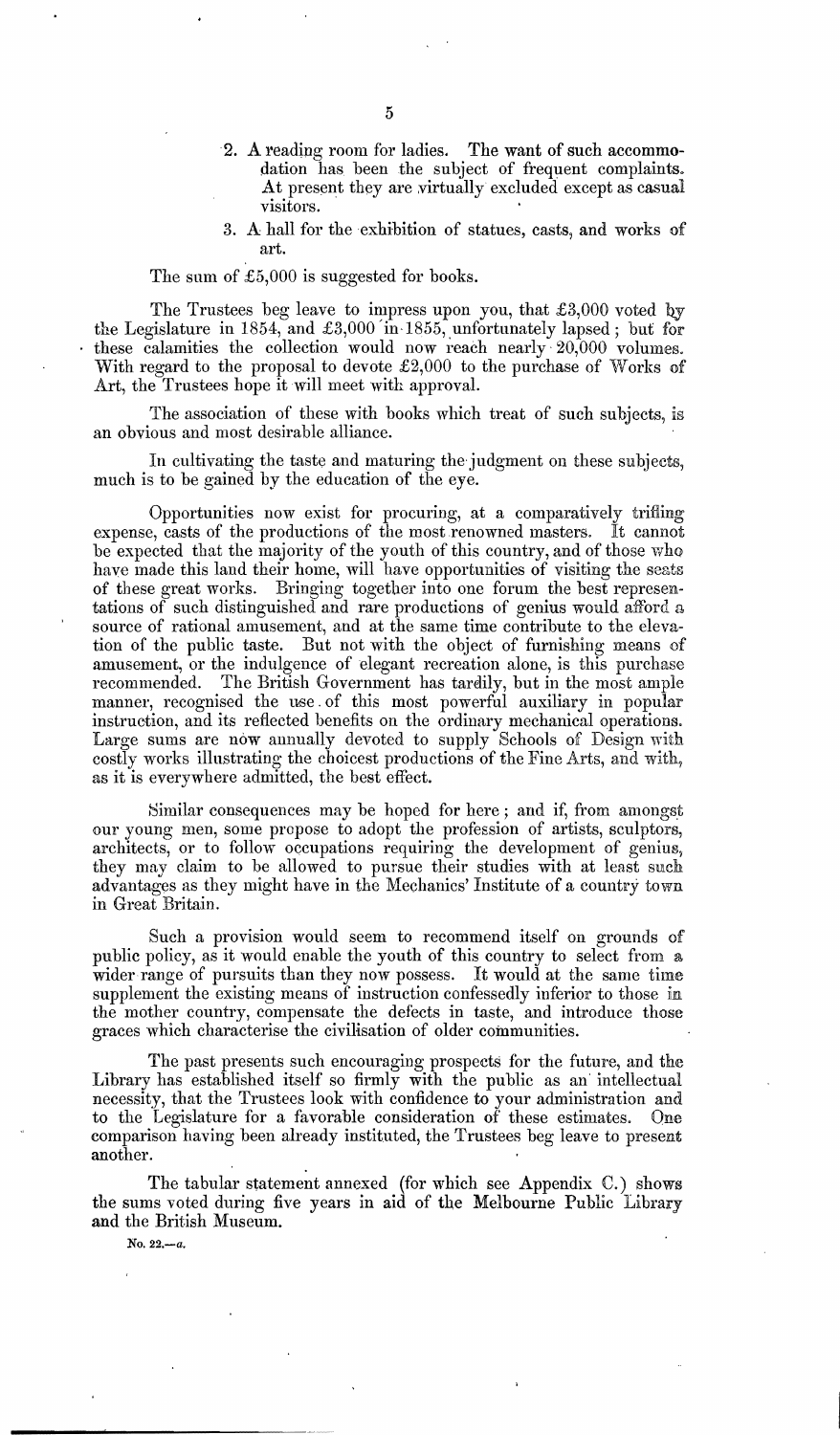It is far from the intention of the Trustees by so doing to disparage the liberality which has always marked the spirit in which the estimates for this department have been received, or to undervalue the necessity for providing for the numerous pressing demands upon the revenue, their wish is to pring into prominence the obligation by which the British people consider themselves bound to maintain suitably their great national establishment, enriched as it has been during the last hundred years by munificent donations of the curiosities of nature, literature, science and art, profusely contributed by succeeding generations, and to show that though England was oppressed with the weight of debt, and the extra taxation imposed to support distant and most expensive wars, Parliament was found ready to , aqknowledge the duty of making extraordinary exertions to advance the interests of that magnificent institution which is but one of the countless number of which the mother country is so justly proud.

There are some other questions connected with the Institution to which the Trustees request to be allowed to draw your attention.

Hitherto they have dealt with only one bookseller in London. He has recently informed them that he has retired from business, leaving a large portion of their last order unexecuted. This disaster will not involve any portion of their last order unexecuted. pecuniary loss, as due precautions were taken to guard against any such contingency, but it causes much disappointment and will occasion considerable delay. Occurring now, it confirms the opinion for some time entertained by the Trustees, that it is highly expedient to despatch an agent to Europe to establish new relations with booksellers, and they are satisfied that by so doing they will advance the best interests of the Library and study the truest economy.

They have observed that the prevailing anxiety on the part of visitors is, that the collection should be enriched with works of the highest standard in science and the practical arts, and as the Trustees now proceed beyond the field of common literature, they feel convinced that their orders cannot be so satisfactorily supplied by one person, however large his operations, as by several. Different classes of books being obtained from those who confine themselves to different departments of the book trade, the best editions may be insured, the rates of charges checked, and instead of commission being paid, either directly or indirectly, for the procurement of books not in the. hands of the sole bookseller, liberal discount may be demanded, and what is of chief moment a regular and expeditious supply of books kept up.

An agent sent by the Trustees might also perform at the same time useful offices for other libraries which have at the present time funds available.

| The Public Library (assumed for next year) $\cdot$ £5,000 |                          |                       |                      |          |
|-----------------------------------------------------------|--------------------------|-----------------------|----------------------|----------|
| Houses of Parliament -                                    |                          | $\tilde{\phantom{a}}$ | $\sim 100$ m $^{-1}$ | $-6,000$ |
| The University                                            | $\overline{\phantom{a}}$ |                       | $\blacksquare$       | 1,000    |
| <b>Supreme Court Library</b>                              |                          |                       | $\blacksquare$       | 500      |

These sums might be made infinitely more productive if employed under combined investment than left to separate direction, and as each establishment would require a somewhat distinctive literature, co-operation would prevent the needless' multiplication of copies of particular works.

The agent might, moreover, solicit donations from learned and scientific societies in the United Kingdom and on the Continent of Europe,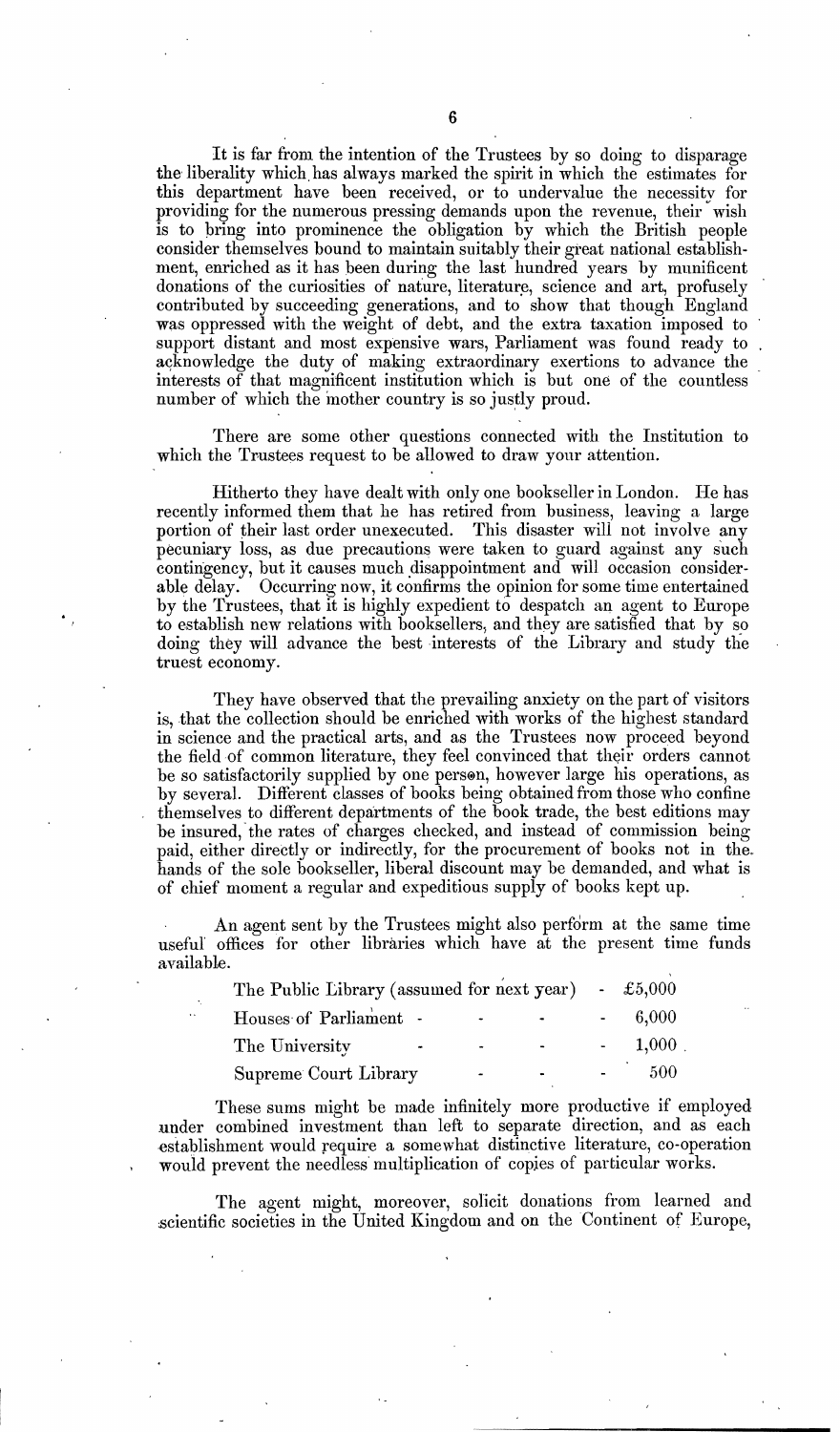and obtain, if not gratuitously, on moderate terms, state papers, records, and documents of the highest value from the British Museum, the Houses of Parliament, the Universities, the Board of Trade, the Board of Control, the India House, the Board of Ordnance, and in particular from the Patent ,Office.

One of the trustees, Mr. Childers, is now in England; he would give material assistance to the agent.

No special sum has been suggested to defray the agent's expenses, as it is confidently expected that the saving in the purchase of books will counterbalance the outlay, and that the charges may therefore be legitimately borne by the vote for books.

A mission of this nature directed by the Parliament of Canada, in the year 1855, succeeded beyond expectation.

The agent at whose disposal the sum of  $£7,500$  was placed, was so fortunate as to procure, by purchase and otherwise, nearly 20,000 volumes. A report of the Librarian on the subject appears in the Votes and Proceedings of the year. It is a document well worthy of attention.

The Trustees propose for the consideration of Her Majesty's Government the advisability of introducing a Bill vesting in them and their successors the property under their control, enabling them to sue and be sued, and providing for succession when vacancies occur. In the Bill sued, and providing for succession when vacancies occur. provision might be also made to direct each author (or publisher) to present to the Library a copy of each of his works published in this country, and to oblige each inventor to supply in like manner a description of his invention. They also venture to suggest that by inviting the mutual action of the Governments of the different countries in these seas, similar measures might be introduced into their respective Legislatures, whereby reciprocal interchanges might be enforced, extended circulation given to the efforts of deserving literary genius, and much wasteful expenditure of intellectual labor economised by full information being afforded of the advance already made in mechanical and scientific improvement.

The Trustees further submit for consideration a project which they are extremely desirous to be enabled to carry out, without trenching on the resources of the establishment as a library of deposit and research. It is that they may have it in their power to lend such duplicate works as they possess, and as may be obtained suitable for the purpose, and such only.

The system they would adopt has long been in use in Germany and elsewhere, and has been partially adopted, and is with increasing approval extending itself in the United Kingdom. Selections of 200 or 300 volumes might be sent out to such towns as possessed Mechanics' or Literary Institutes, to be kept for a stated time at such Institutes for the public use under judicious restrictions, and upon sufficient security being given to cover loss and undue injury; on being returned they would again issue in the direction in which required.

Thus in a few months a comparatively small number of volumes would circulate through the' hands of many thousands of readers, and those who live in remote districts, unable to reap any of the benefits exclusively enjoyed by residents in Melbourne, would have facilities for literary improvement which they could not command by their own resources.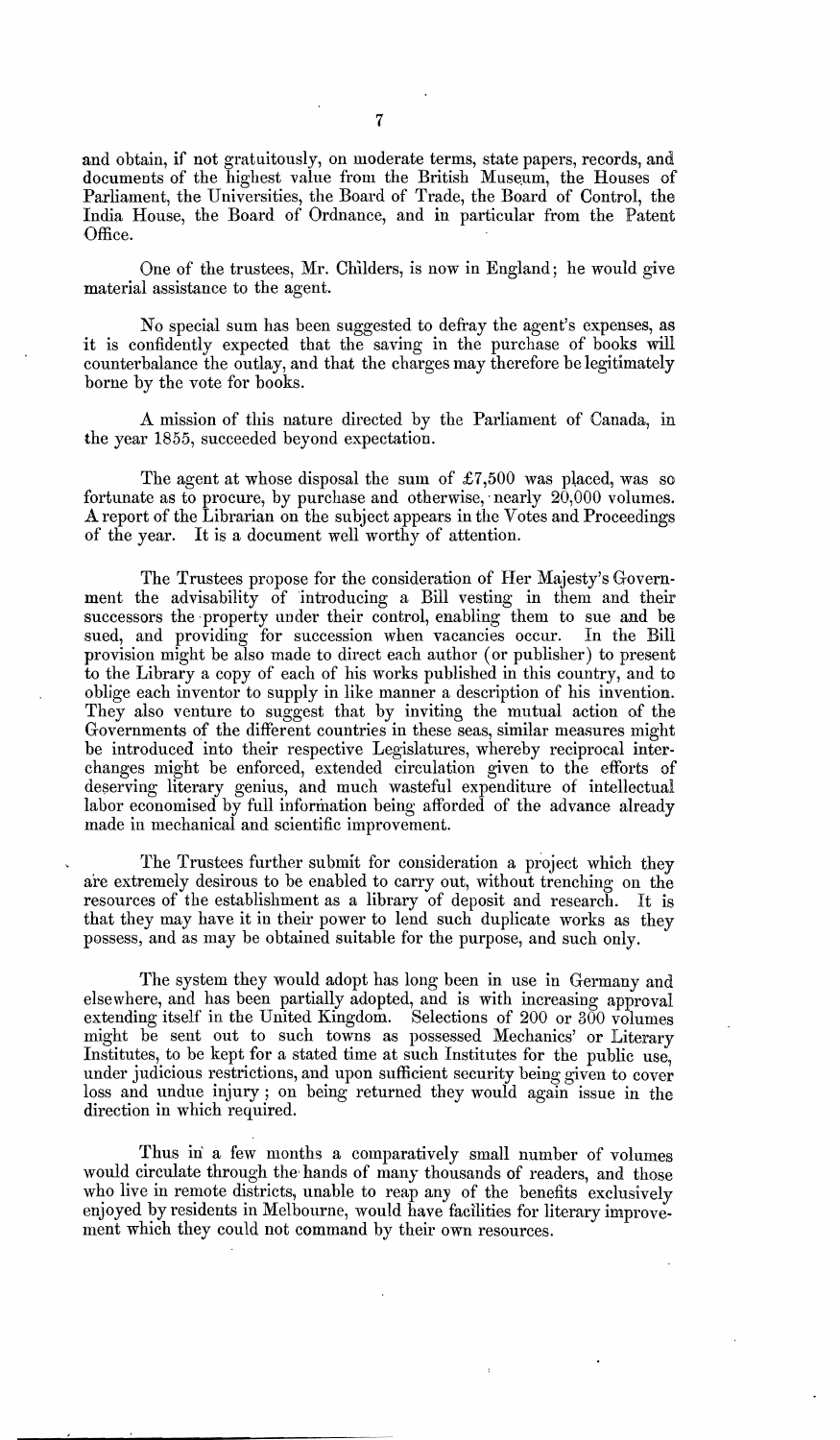It may be said without intentional injustice to the local Institutions, that since the withdrawal of direct Government aid, some have not maintained the progressive impulse so essential to their usefulness and vitality. Assistance of this description costing but little would give Assistance of this description, costing but little, would give encouragement to the prosperous, and a new stimulus to such as suffered from the discontinuance of the support formerly received, and it would be singularly. favorable to the healthy growth of those societies which may otherwise languish.

It would also mitigate the inconvenience of centralisation in the capital of all the literary wealth, of which complaint is sometimes made, and would diffuse throughout the community a feeling of laudable ambition to see this Institution become what it ought to be, and which, from its auspicious commencement, there are strong hopes it will in due time become.

The Trustees will be pardoned for alluding, in conclusion, to one other subject, the outlines of which they had the honor of submitting when favored with an interview not long since. It is as to the advisability of reserving the entire block of land on which the Library stands for the erection of a National Institute, which would comprise the library of printed books, together with collections of antiquities, works of art, and objects of natural science.

It does not appear that the land is required for any other special , purpose, and there is not any other situation so suitable.. Being contiguous to the present Library, progressive enlargements 'of that structure will supply the want of accommodation for the Institution as the resources at the disposal of Her Majesty's Government admit. .

Economy in building and maintenance of establishments, public convenience and readiness of access, of themselves sufficiently demonstrate the propriety of concentrating rather than dispersing these collections; but. these' are not the only inducements to such an assemblage.

The proximity of the various objects would attract attention to them more prolonged and instructive than, that bestowed during a hasty visit, and create and preserve a sympathy between the different branches of literature and science, the continuity of which would not be so adequately maintained were the illustrations of each in isolated buildings, and the repeated and associated impressions thus produced would assist in unfolding the design of the Institution and effectually advance the general interests of learning.

It may be allowable, finally, to allude to the political exigency upon this recommendation may be supported. The history of all ages which this recommendation may be supported. The history of all ages displays the danger arising to freedom from the prevalence of ignorance and vice, and the experience of other countries shows the necessity for providing: for the expansion of the public mind in proportion as it is charged with the exercise of additional political privileges.

We have the honor to be,

Sir,

Your obedient servants,

WILLIAM F. STAWELL, J. F. PALMER, REDMOND BARRY, D. C. McARTHUR.

The Honorable

The Chief Secretary.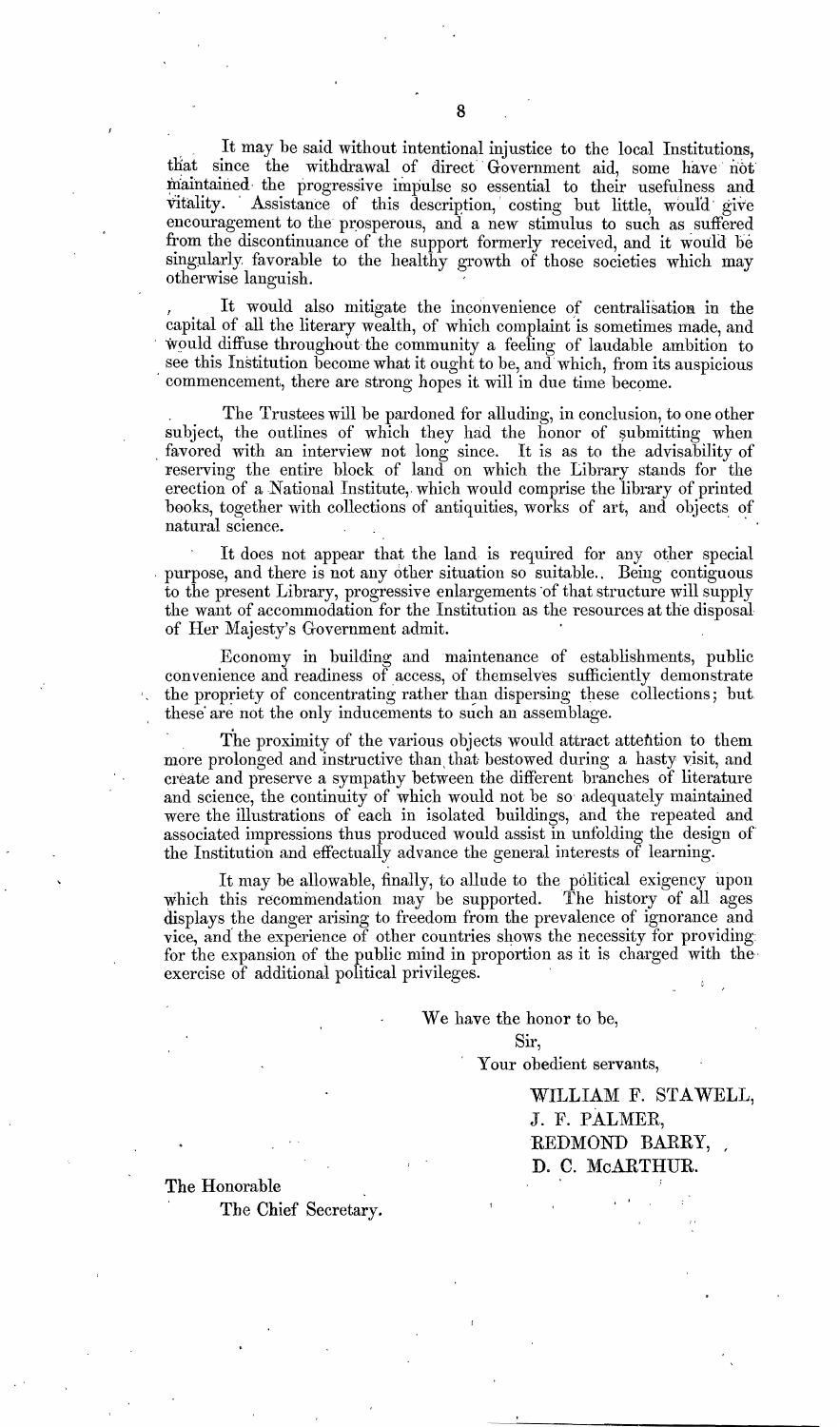# AJPlPENIDJLI. A.

#### REGULATIONS OF THE MELBOURNE BUBLIC LIBRARY.

1. The Library will be open every day from Ten A.M. to Nine P.M.

2. No Book is to be taken from the Library.

3. Every Book taken from a shelf must be returned to the place from which it was taken.

4. Writing in or upon, marking, folding down a leaf, defacing, mutilating or otherwise injuring any Book, is strictly prohibited; any Visitor so doing will be excluded from the Library.

5. Children under fourteen years of age are not admitted.  $\mathbf{r}$ 

# APPENDIX I.

#### NUMBER OF VISITORS IN 1856-7-8.

| 1856—February to December, from Ten A.M. to Four P.M.                 | $-23.769$  |
|-----------------------------------------------------------------------|------------|
| 1857—January 1st to December 31st<br>$\sim$ $-$<br>$\blacksquare$     | $-49.226$  |
| 1858—January 1st to October, open from Ten A.M. to Nine P.M. - 63,281 |            |
| TOTAL<br>$\blacksquare$<br>$\mathbf{m} = 0$<br>$\sim$                 | $-136,276$ |

NUMBER 'OF VISITORS TO THE READING ROOM OF THE BRITISH MUSEUM.

| 1853 | $\blacksquare$ | $\blacksquare$ | $\blacksquare$ | ۰                        |                |                | $-67,794$ |
|------|----------------|----------------|----------------|--------------------------|----------------|----------------|-----------|
| 1854 | $\blacksquare$ | ٠              | ۰              | $\blacksquare$           | $\blacksquare$ |                | 56,182    |
| 1855 | $\bullet$      | $\sim$         | $\blacksquare$ | $\blacksquare$           |                | $\blacksquare$ | 53,562    |
| 1856 | $\blacksquare$ | $\blacksquare$ | ۰              | $\overline{\phantom{0}}$ | -              | $\overline{a}$ | 53,442    |
| 1857 | $\blacksquare$ | -              | -              | -                        |                |                | 94,370    |

The New Building in the British Museum was opened for Readers on the 18th of May of this year.

### APPENDIX C.

SUMS voted by the Legislature of Victoria in aid of the Melbourne Public Library.

| Voted for<br>Year. |           | Expended.                           | Voted for<br>Lapsed. |                   | Expended.<br>Lapsed. |           | TOTALS. |                                                                        |                               |  |  |
|--------------------|-----------|-------------------------------------|----------------------|-------------------|----------------------|-----------|---------|------------------------------------------------------------------------|-------------------------------|--|--|
|                    | Building. |                                     | Books.               |                   |                      |           | Voted.  | Expended.                                                              | Lapsed.                       |  |  |
|                    | £         | £<br>$d_{\bullet}$<br>$S_{\bullet}$ | £<br>d.<br>s.        | £                 | £                    | £         | £       | £<br>$\boldsymbol{d}$ .<br>$s$ .                                       | £<br>s. d.                    |  |  |
| 1853               | 10,000    | 10,000<br>$\bf{0}$<br>$\mathbf 0$   |                      | 3,000             | 3,000                | $\ddotsc$ | 13,000  | 13,000<br>$\bf{0}$<br>$\bf{0}$                                         | $\cdots$                      |  |  |
| 1854               | 10,000    | 9,114 11<br>$\overline{4}$          | 8<br>8<br>885        | 3,000             |                      | 3,000     | 13,000  | 9,114 11<br>4                                                          | 3,885<br>8<br>8               |  |  |
| 1855               |           |                                     |                      | 3,000             | $\cdots$             | 3,000     | 3,000   |                                                                        | 3,000<br>$\bf{0}$<br>$\bf{0}$ |  |  |
| 1856               | $\cdots$  |                                     |                      | 3,000             | 3,000                | $\cdots$  | 3,000   | 3,000<br>$\bf{0}$<br>$\bf{0}$                                          |                               |  |  |
| 1857               | $\cdots$  |                                     | $\cdots$             | 5,000             | 1,000<br>& 4,000     |           | 5,000   | 5,000<br>$\mathbf 0$<br>$\mathbf 0$                                    | $\cdots$                      |  |  |
|                    |           |                                     | $\tilde{~}$          |                   | under<br>contract    |           |         | Under con-<br>tract                                                    |                               |  |  |
| 1858               | 20,000    | Under con-<br>tract                 |                      | 5,000<br>In Trea- | $\cdots$             | $\cdots$  | 25,000  | 20,000<br>$\bf{0}$<br>$\bf{0}$<br>5,000<br>$\mathbf{0}$<br>$\mathbf 0$ | $\cdots$                      |  |  |
|                    |           |                                     |                      | sury              |                      |           |         | In Treasury                                                            |                               |  |  |
| TOTALS             | 40,000    | 39,114 11 4                         | 885<br>8<br>8        | 22,000            | 11,000               | 6,000     | 62,000  | 55,114 11<br>$\overline{4}$                                            | 6,885<br>8<br>8               |  |  |

No. *22.-0.*